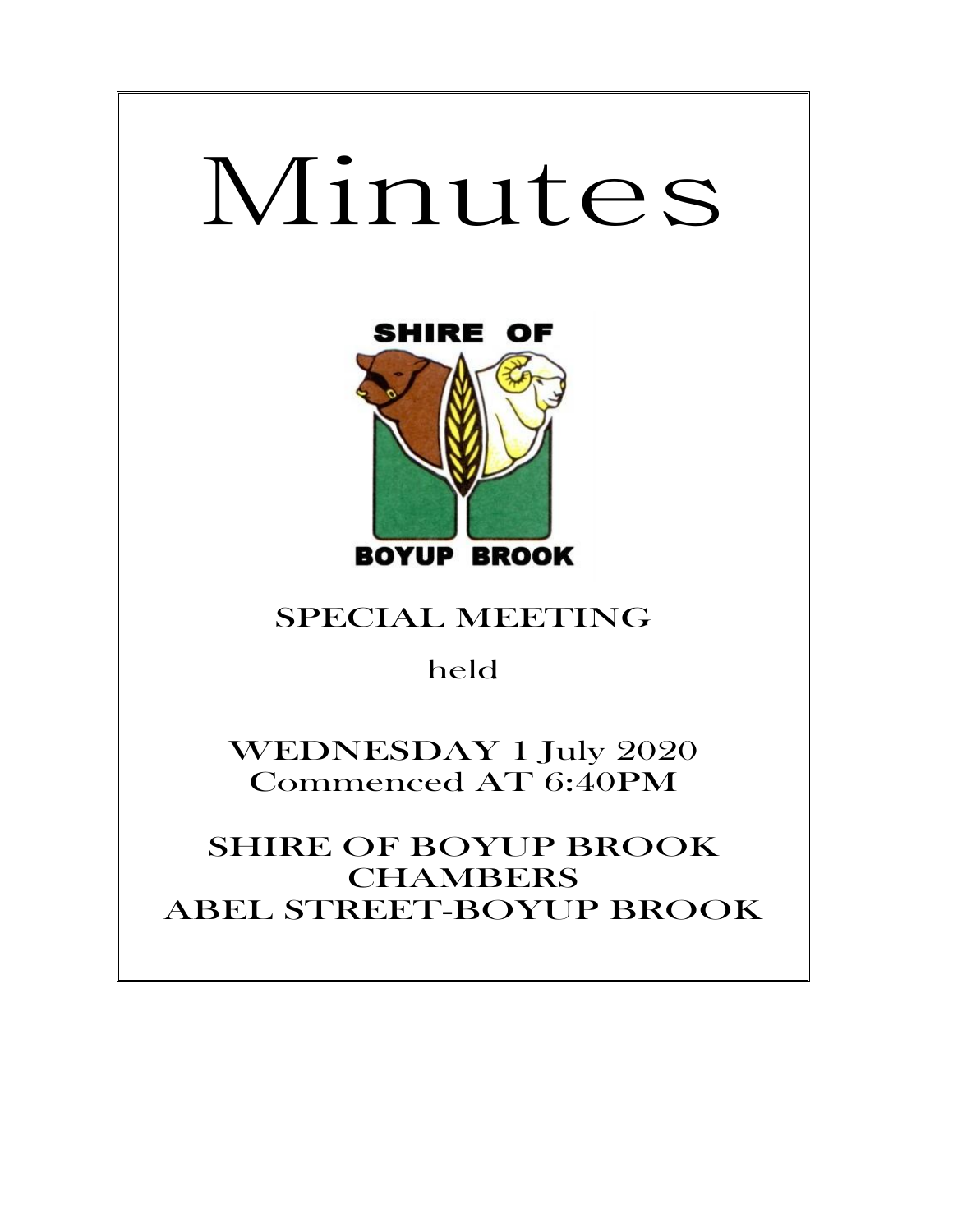## **TABLE OF CONTENTS**

ſ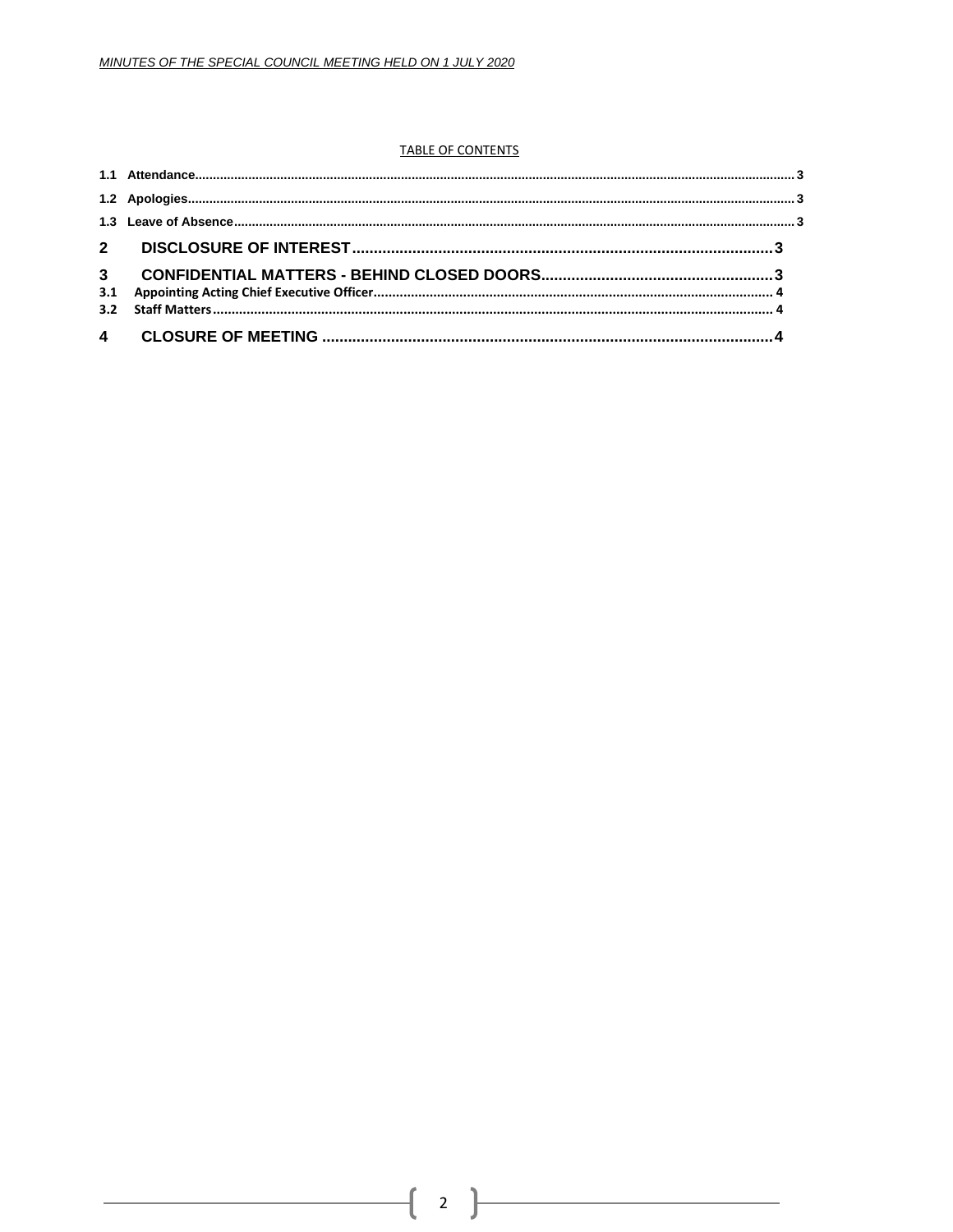# <span id="page-2-0"></span>**RECORD OF ATTENDANCE/APOLOGIES/LEAVE OF ABSENCE PREVIOUSLY APPROVED**

# **1.1 Attendance**

Cr R Walker - Shire President Cr S Alexander Cr P Kaltenrieder Cr K Moir Cr H O'Connell Cr T Oversby Cr A Price Cr E Rear

# <span id="page-2-1"></span>**1.2 Apologies**

<span id="page-2-2"></span>**1.3 Leave of Absence**

# <span id="page-2-3"></span>**2 DISCLOSURE OF INTEREST**

## <span id="page-2-4"></span>**3 CONFIDENTIAL MATTERS - BEHIND CLOSED DOORS**

This matter should be discussed behind closed doors as it relates to an employee of the Local Government.

## **MOVED: Cr Oversby SECONDED: Cr Kaltenrieder**

That the meeting move behind closed doors to discuss a confidential employee matter pursuant to s.5.23 (2)(a) and (b) of the Local Government Act.

## **CARRIED 8/0**

**MOVED: Cr Alexander SECONDED: Cr Kaltenrieder**

That the meeting move out from behind closed doors.

# **CARRIED 8/0**